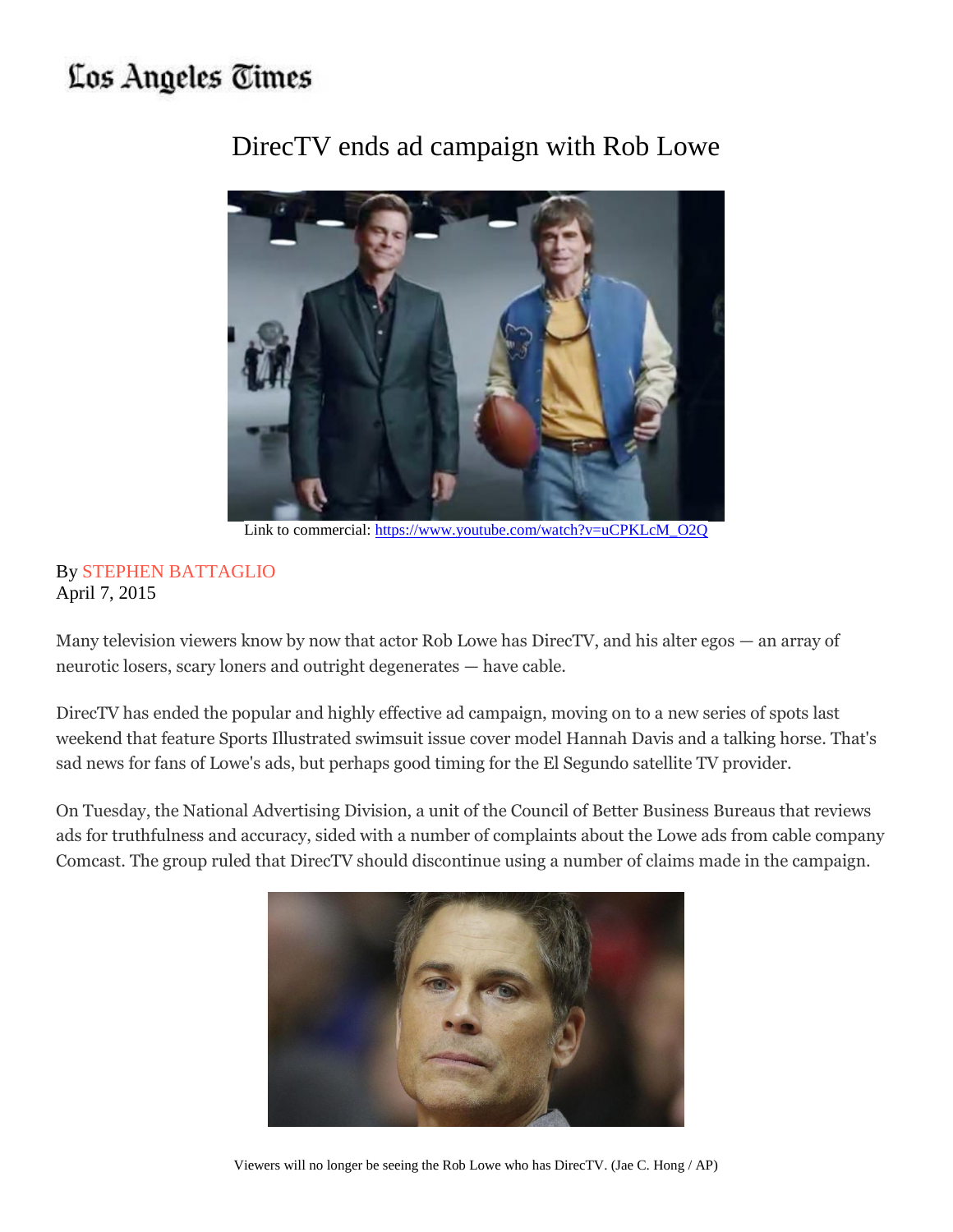The NAD's recommendations included scrapping Lowe's signature line: "Don't be like this me. Get rid of cable and upgrade to DirecTV." The line, the group said, "conveyed a comparative and unsupported superiority message." The NAD also said there was no evidence to back up the claims that DirecTV had greater signal reliability, shorter customer service wait times and better picture and sound quality than cable.

Companies use the NAD to get a hearing on advertising claims they believe are unfair without resorting to litigation. If a company does not comply with a NAD recommendation, the case can be referred to the Federal Trade Commission.

DirecTV said in a statement that it would appeal the NAD's findings, adding that the company "continues to believe that the various Rob Lowe advertisements are so outlandish and exaggerated that no reasonable consumer would believe that the statements being made by the alter ego characters are comparative or need to be substantiated."

The humorous but aggressive approach with Lowe and the ensuing complaint demonstrates how brutal the battle for pay TV customers has become with the rise of cable and satellite cord-cutters who get their video content online.

"The category is not growing," said Jon Gieselman, DirecTV's senior vice president of marketing. "People are leaving pay TV. It's a share shifting challenge. We're trying to steal one another's customers."

Data show that the campaign's message was spot-on. In the third quarter of 2014, DirecTV lost 28,000 subscribers. In the following quarter, when the campaign started its run, the company gained 149,000 subscribers. The figure was a steep increase from the 93,000 who signed up in the fourth quarter of 2013.

In an age when half of all TV households have the ability to zip through commercials on their DVRs, Lowe's DirecTV spots resonated with viewers. They've run for free during the actor's TV talk show appearances. TV crews and magazines have gone behind the scenes to watch the makeup ritual that turns him into the depressing or disreputable cable-subscribing Rob Lowe he doesn't want you to be.

The first series of ads with Lowe show the Rob Lowe who subscribes to DirecTV describing the attributes of the service in glamorous, sleek settings. Those scenes alternate with his unappealing characters who have cable — Super Creepy Rob Lowe, Scrawny Arms Rob Lowe, who is unable to open a jar of mayonnaise, and a Brokendown Less Attractive Rob Lowe, who forlornly notes that cable "has pictures — and sound."

When the two Rob Lowes appear together on screen at the end of each spot, the real one says the signature line that the NAD deemed supportable.

One of Lowe's characters generated a well-publicized protest from the International Paruresis Assn. The group expressed its dismay that Painfully Awkward Rob Lowe is shown standing at a men's room urinal unable to relieve himself because there are other people around.

DirecTV declined the organization's demand to pull the spot, which it believed was insensitive to those who suffer from such an affliction.